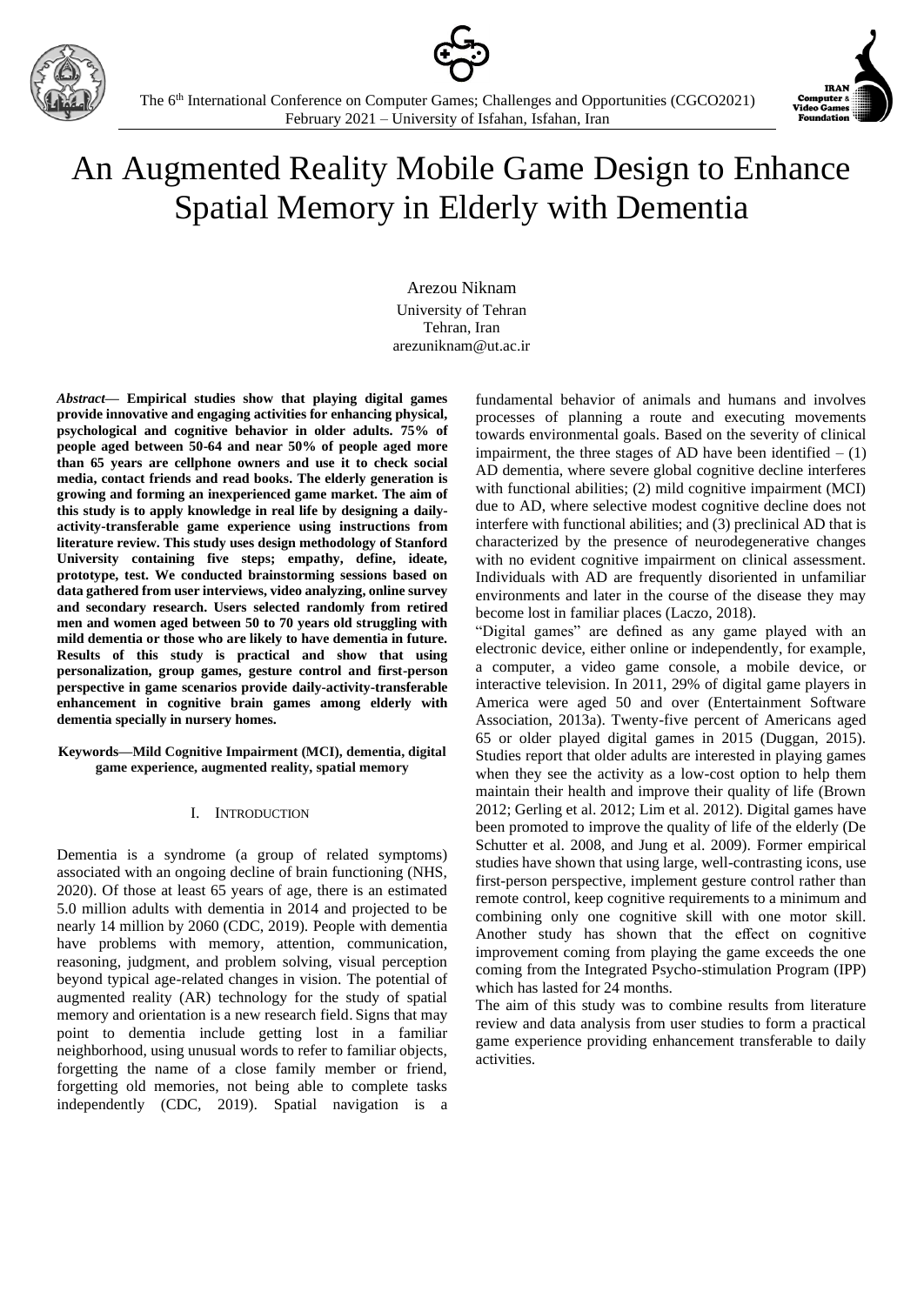



## II. METHOD

We arranged some sessions with experts of cognitive fields of science and gerontologists to help us define characteristics of elderly that should be considered in ideation phase of the research. We studied and summarized instructions to keep in mind in process of ideation and detail design. In the next chapter we will discuss some of them and there is a summary of what was collected through empathy and secondary research in a table.

## III. ARGUMENTS AND CRISIS

In cognitive psychology and neuroscience, spatial memory is a form of memory responsible for the recording of information about one's environment and spatial orientation. For example, a person's spatial memory is required in order to navigate around a familiar city, just as a rat's spatial memory is needed to learn the location of food at the end of a maze. It is often argued that in both humans and animals, spatial memories are summarized as a cognitive map. AR can effectively reduce cognitive load, improve one's sense of spatial direction, and increase participants' interest in training. According to knowledge gathered from 8 resources we have provided characteristics applicable in designing game experiences for elderly with early stages of dementia.

Games that require players to make progressively more accurate and more challenging judgments at higher speed, and to suppress irrelevant information, can drive positive neurological changes in the supporting brain systems (Belchior et al., 2013). Since most digital games require hand-eye coordination, sustained attention to a task, and the ability to quickly process visual information by locating specific areas on the screen, players' visual-spatial and multitasking skills can develop with gameplay practice (Abbott, 2013; Latham, Patston, & Tippett, 2013; Spence & Feng, 2010). Challenge is one of the main motives that older adults have for playing digital games; thus, digital games and cognition are deeply intertwined and connected (Gamberini et al., 2008). A metaanalysis by Wouters, van Nimwegen, van Oostendorp, and van der Spek (2013) found that digital games were more effective for learning and retention than were conventional instruction methods, particularly when supported by other instruction methods, multiple sessions, and group work (Kaufman et al, 2016).

Managing the hardware when a problem arises is hard for a senior adult and requires support by technicians. To minimize the need for this type of problem, the hardware should be designed with an interface for resetting the software. For instance, by a button press on the keyboard, the computer should go back the last good version. Another alternative as proposed solution can be to have a type of a hardware designed solely for playing games, just as kindles for reading books. A common factor to notice is that the elderly people are not comfortable with games that are complicated, and challenge their hearing and visual abilities, for instances games with small icons and small fonts. On the contrary, they like challenges in the games if they can learn things and they understand the purpose of the game. The game designers should design the hardware with the minimum of complexities with the possibilities of restoring the device without the help of a technician (push a button)! The software designs should adapt the user-interface, the video, the sound and the movements based on the elderly people's physical declinations – large icons, slower actions, clear sounds and video features. Features allowing each individual customizing and personalizing the settings (Tahmassebi, 2018).

Use large, well-contrasting icons. Display the game from a firstperson perspective. • Implement gesture control rather than remote control, keyboard, joystick or mouse. • Keep cognitive requirements to a minimum, and adjust difficulty levels depending on the player's current cognitive and physical condition. • If dual-tasking is to be trained, combine only ONE cognitive skill with ONE motor skill. • Personalize game content to match players' interests, hobbies or other activities. Create a fun atmosphere. • Design SG as a group activity, to be supervised by professional caregivers. Keep in mind that in nursing homes, game sessions must flexibly adapt to the care plan and to the availability of caregivers (Dietlein et al, 2018).

In their work, they offer a customizable environment and use the user-centered design approach (UCD), which takes into account gaming and entertainment preferences, opinions about technology, and aspects of everyday life that older people consider important. Several researchers on the gameplay suggest that "the good playability of a game should be a prerequisite for evaluating the experience of the game" [13]. The design of a game should not contain any problems that may interfere with an individual game experience (especially for older adults). It is important to consider usability, as the systems that best fit the needs of the users improve the productivity of the actions; systems that are easier to reduce stress (Rienzo, 2020). Moreover, it generates a reduction in the costs associated with maintenance and support. It must be considered throughout the development process, from its beginning until the system, product, or service is available to users. The concept of usability applies to all types of software (organizational, industrial, financial, medical, and also to digital games). In general, usability evaluation methods can be classified as inspections, where small groups of expert evaluators participate, and as usability tests, where user groups participate (as co-discovery). The user experience is the set of factors and elements that are related to the interaction that a user has with a specific environment or device. It results in a perception (positive or negative) of said service, product, or equipment, either before, during, or after use (Rienzo et al, 2020).

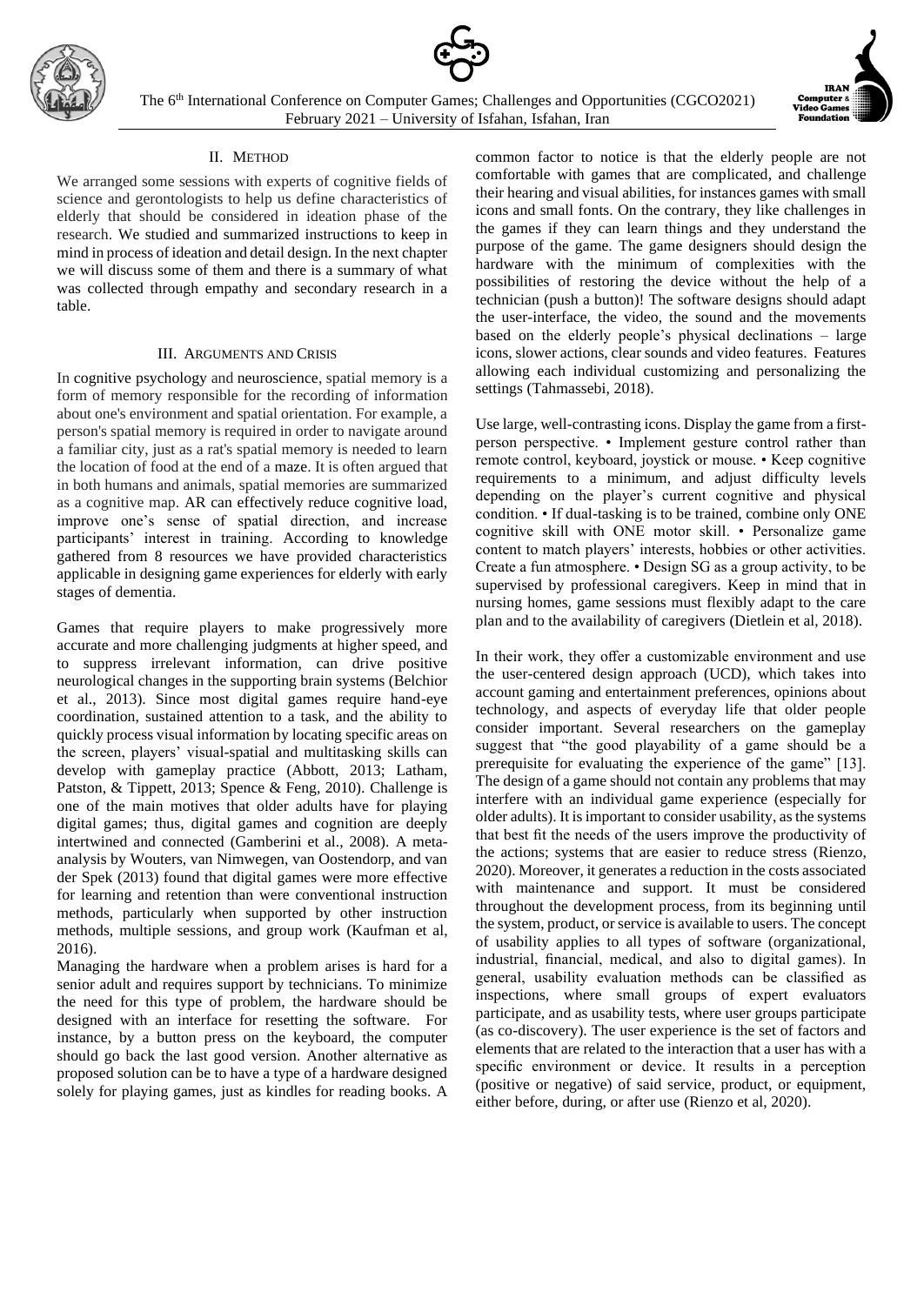



The main point that runs through our literature review is that dementia games do have an effect on cognitive impaired patients. Determining if that effect is long-lasting and/or transferable to the daily activities is a matter of further scientific investigation (Mccallum et al, 2013).

## IV. MEASURMENT

There are a variety of tasks that psychologists use to measure spatial memory on adults, children and animal models. These tasks allow professionals to identify cognitive irregularities in adults and children and allows researchers to administer varying types of drugs and or lesions in participants and measure the consequential effects on spatial memory.

The Corsi block tapping task, visual pattern scan, pathway scan task, dynamic mazes and morris water navigation task are tools for studying spatial memory that was used to inspire ideation in the next phase of this research.

## V. FINDINGS

User studies Showed that elderly with dementia are frustrated most of the times, they try keeping distance from other people, they behave like a child. Forgetting, over-reacting, problem with wayfinding, problem in judgement, problem in communication and language, distinguishing real and unreal, problem with knowing close friends and family are some kind of problems that dementia patients face every day. The most important problem that we focused on in this research was spatial memory, means problem with distinguishing neighborhood and way finding.

Important points of the literature review on spatial memory are defined in the bellow chart and they are customized and revised for designing a mobile digital game.

| <b>Challenge</b>                            | Solution                                 |
|---------------------------------------------|------------------------------------------|
| Transferable to the daily activities        | Customizable environment                 |
| Feeling free to play                        | Reset button                             |
| Avoid confusion                             | Simple UI design                         |
| Avoid confussion                            | Related UI or game elements              |
| Keep relation with<br>living<br>environment | Use augmented reality                    |
| Keep users interested                       | personalization                          |
| Hand shake                                  | Design game in tablet size as<br>default |
| Differentiation in cognitive abilities      | personalization                          |
| Keep game attractive                        | Design different levels for the<br>game. |
| Sight problems                              | Use large, well-contrasting<br>icons     |

Table 1- Design instructions

# VI. PREPARE YOUR PAPER BEFORE STYLING

*A. Idea Number One*



This is a game that forces users to look for circular shapes in their living environment .This allows users to stay in touch with the environment. Users should look for the circle in their natural environment to use it as a dart screen. This game is designed in 3 levels of difficulty in order to places, distance, dart arrows count, time limit and obstacles (i.e. flying birds, floating clouds). Users can personalize game as they can play the game in their own living environment, they cat set properties in close relation with their cognitive capacity. Advantages:

- Use augmented reality in mobile to enhance spatial memory
- Directs attention to space and rotation
- Try to keep the relation between virtual and real environment
- Try to encourage users to find something circular in real environment so they could use it as a game element
- Enhancement in environmental tracking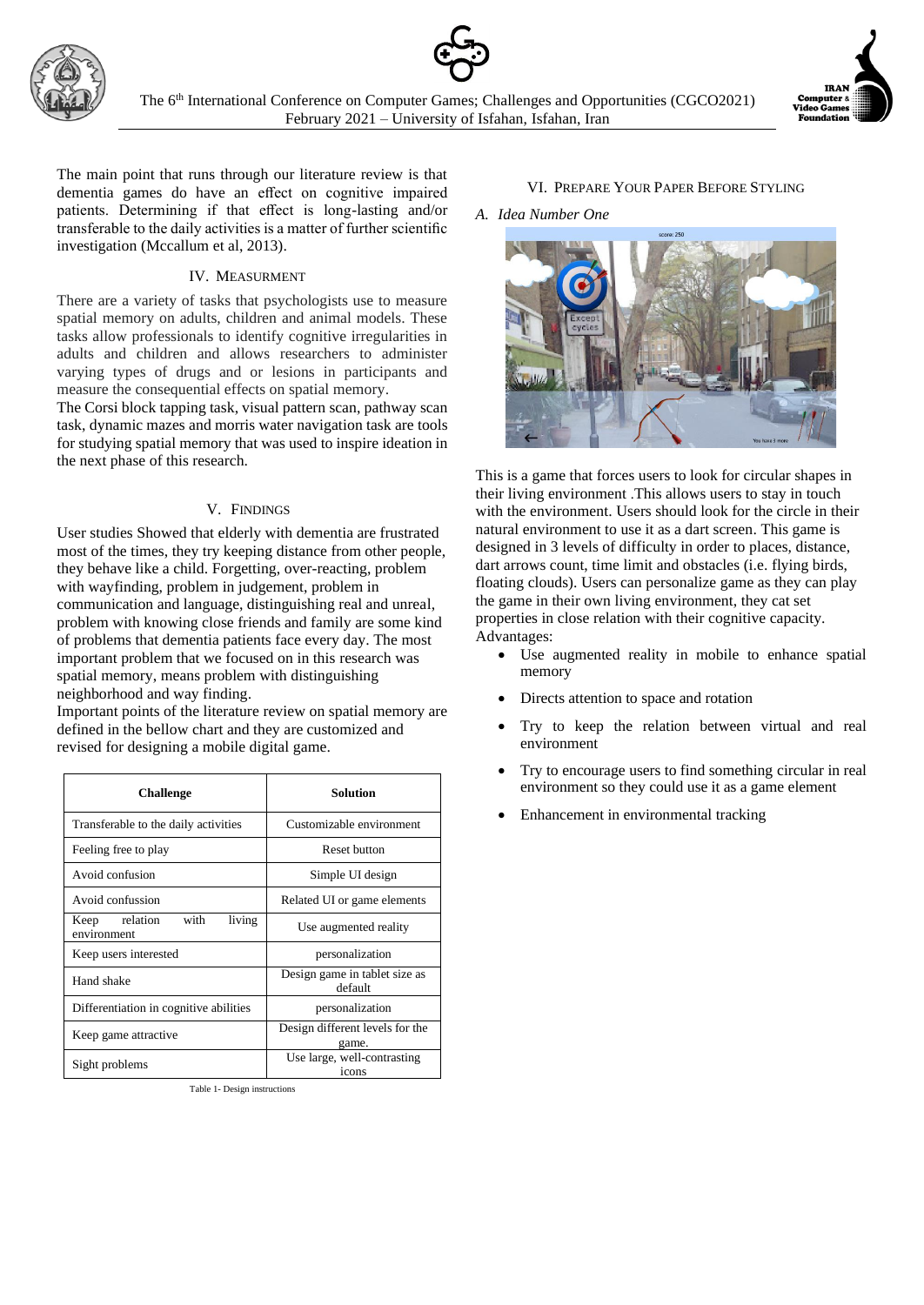



*B. Idea Number Two*



This is a game with the same functionality. While users are walking on the street, they open the application on their phone, when they see environment through the application camera a path is shown to them on their mobile screen, they must follow path and circles as they appear. Coins and scores are the elements that keep users interested in game play, real environment in game make a competitive atmosphere among elderly living in one neighborhood.

Advantages:

- Use augmented reality in mobile to enhance spatial memory.
- Directs attention to living environment
- Enhance motor skills that are a part of cognitive skills category
- Create competitive atmosphere among friends in a neighborhood
- Engagement in sidewalks

## *C. Conclusions*

Here we explored the use of Augmented Reality (AR) for studying spatial memory. Spatial memory is ability to remember maintenance and orientation within the spatial environment. It is a form of memory responsible for the recording of information about one's environment and spatial orientation. This term is categorized into two fields, working spatial memory and long-term spatial memory. Our study suggests using AR is better than VR for cognitive applications to enhance spatial working and long-term memory. Both men and women could use AR applications in their own home, there is no need to be in public places or among other people while playing game. This is a new field of research that has potential for further research; studies could be specifically in fields of working or long-term spatial memory.

#### *D. Authors and Affiliations*

#### **REFERENCES**

- [1] D. Kaufman, L. Renaud, A. Sixsmith, W. Mortenson, "Older Adults Digital Gameplay: Patterns, Benefits, and Challenges,"April 2016
- [2] D. Kaufma, and L. Sauvé, "Playful Aging: Digital Games for Older Adults," Canada's technology and aging network, 2020
- [3] A. Rienzo, and C. Cubillos, "Playability and Player Experience in Digital Games for Elderly: A Systematic Literature Review," Sensors, 2020
- [4] S. Tahmassebi, "Digital Game Design for Elderly People," Faculty of Technology and Society Department of Computer Science and Media Technology, April 2018
- [5] E. Han, J. Park, H. Kim, G. Jo, H. Do, and B. Lee, "Cognitive Intervention with Musical Stimuli Using Digital Devices on Mild Cognitive Impairment: A Pilot Study," Healthcare, February 2020
- [6] R. Schell, and D. Kaufman, "Cognitive Benefits of Digital Games for Older Adults - Strategies for Increasing Participation," Simon Fraser University, 8888 University Dr, Burnaby, BC, Canada, January 2016
- [7] J. Mota, E. Canedo, K. Torres, H. Le˜ao, "AssociAR: Gamified Process for the Teaching of Children with Autism Through the Association of Images and Words," 2019
- [8] D. Martinho, J. Carneiro, J. Corchado, G. Marreiros, "A systematic review of gamification techniques applied to elderly care," Springer Nature B.V. 2020
- [9] Zhu, H. Yan, N. Tang, X. Li, P. Pang, H. Li, W. Chen, Y. Guo, S. Shu, Y. Cai, L. Pei, D. Liu, M. Luo, H. Man, Q. Tian, Y. Mu L. Zhu & Y. Lu"Impairments of spatial memory in an Alzheimer's disease model via degeneration of hippocampal cholinergic synapses," Nature Communications, Wuhan, China, 2017
- [10] S.Mccallum, B.Costas, "Dementia Games: A Literature Review of Dementia-Related Serious Games,"Springer, Serious Games Development and Applications - Lecture Notes in Computer Science 2013; Volume 8101. p. 15-27, 2013
- [11] M. Dietlein, L. Bock, "Recommendations on the Design of Serious Games for People with Dementia," EAI.EU, 2019
- [12] H. Gandy, A.C. Mcclaughllin, J. Allaire, and L. Whitlock , "Putting Fun into Video Games for Older Adults," Ergonomics in Design: The Quarterly of Human Factors Applications, 2012
- [13] J. Keil, A. Korte, A. Ratmer, D. Edler, F. Dickmann, "Augmented Reality (AR) and Spatial Cognition: Effects of Holographic Grids on Distance Estimation and Location Memory in a 3D Indoor Scenario,"Springer, 2020
- [14] Z. Hoe, I. Lee, C. Chen, K. Chang, "Using an augmented reality-based training system to promote spatial visualization ability for the elderly," Springer-Verlag GmbH, Germany, 2017
- [15] M. Havukainen, T. Laine, T. Martikainen, E. Sutinen, "A Case Study on Co‑designing Digital Games with Older Adults and Children: Game Elements, Assets, and Challenges," The Computer Games Journal (2020) 9:163–188
- [16] Y. Chen, S. Janicki, "A Cognitive-Based Board Game With Augmented Reality for Older Adults: Development and Usability Study," Department of Media Design, Tatung University, Taipei, Taiwan, JMIR SERIOUS GAMES, 2020
- [17] N. ChePa, N. Yusoff , W. Yahaya, R. Ishak, L. Sie-Yi, S. Adetunmbi, "A Mobile Psychotherapy Game for Elderly with Memory Disorder Issues," International Journal for Studies on Children, Women, Elderly And Disabled, Vol. 11, (Oct) ISSN 0128-309X, 2020